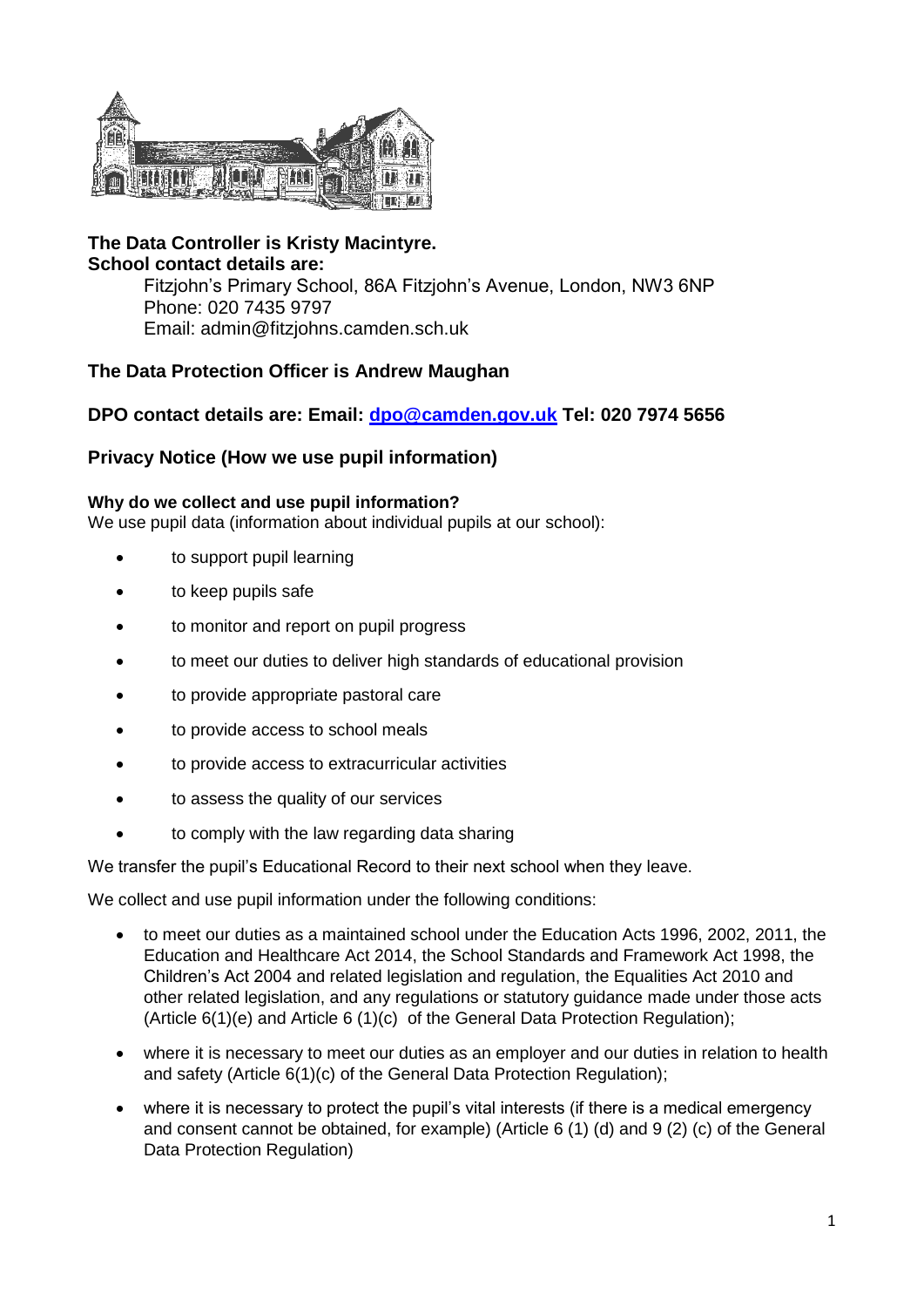- where it is necessary for the defence of a legal claim or potential legal claim (Article 9  $(2)$  (f) of the General Data Protection Regulation)
- as a result of your explicit consent to the use (Article 6 (1) (a). We do not require consent for the majority of the data we collect as the school is a public authority carrying out its duties under law. Where we do require your consent for the processing or collection of your child's data, we will advise you of this in advance and will not use this data without your consent.

## **Collecting pupil information**

Whilst the majority of pupil information you provide to us is mandatory, some of it is provided to us on a voluntary basis. In order to comply with the General Data Protection Regulation, we will inform you whether you are required to provide certain pupil information to us or if you have a choice in this.

### **The categories of pupil information that we collect, hold and share include:**

- Personal information (such as the pupil's name, their unique pupil number, address and parental contact details)
- Characteristics (such as the pupil's ethnicity, the language they speak at home, their nationality, country of birth and their eligibility for free school meals)
- Attendance information (such as sessions attended, number of absences and the reasons given for absence)
- Assessment information (such as the pupil's performance in statutory tests)
- Information about the pupil's behaviour and any sanctions imposed
- Information about any Special Educational Needs the pupil may have and the measures in place to assist them and information shared with us by other public authorities in relation to this
- Information about any relevant medical conditions
- Information about accidents and ill-health that the pupil has experienced on the school site
- Information about any additional services (e.g. clubs) that the child has accessed.
- Information shared with us by other public authorities regarding child protection

## **Storing pupil data**

We hold pupil data for as short a time as possible that is consistent with our statutory and legal obligations. We use the Information and Record Management Society's Toolkit for Schools to inform our decisions on retention periods. We ensure that we have adequate protection in place for pupil data, whether this is stored in electronic format or in hard copy. We ensure our staff have training on their duties in relation to information security.

### **Who do we share pupil information with?**

We routinely share pupil information with:

- The school that the pupil attends after leaving us
- the London Borough of Camden (as the local authority and as a result of contracts in place for services with them)
- Camden Learning, who are contracted by the London Borough of Camden to provide educational and professional support to schools and to promote high standards of educational provision within Camden
- the Department for Education (DfE)
- the NHS

We also have in place contracts with third parties who process pupil data on our behalf. These are:

- Tucasi (payment system)
- Caterlink (school meals provider)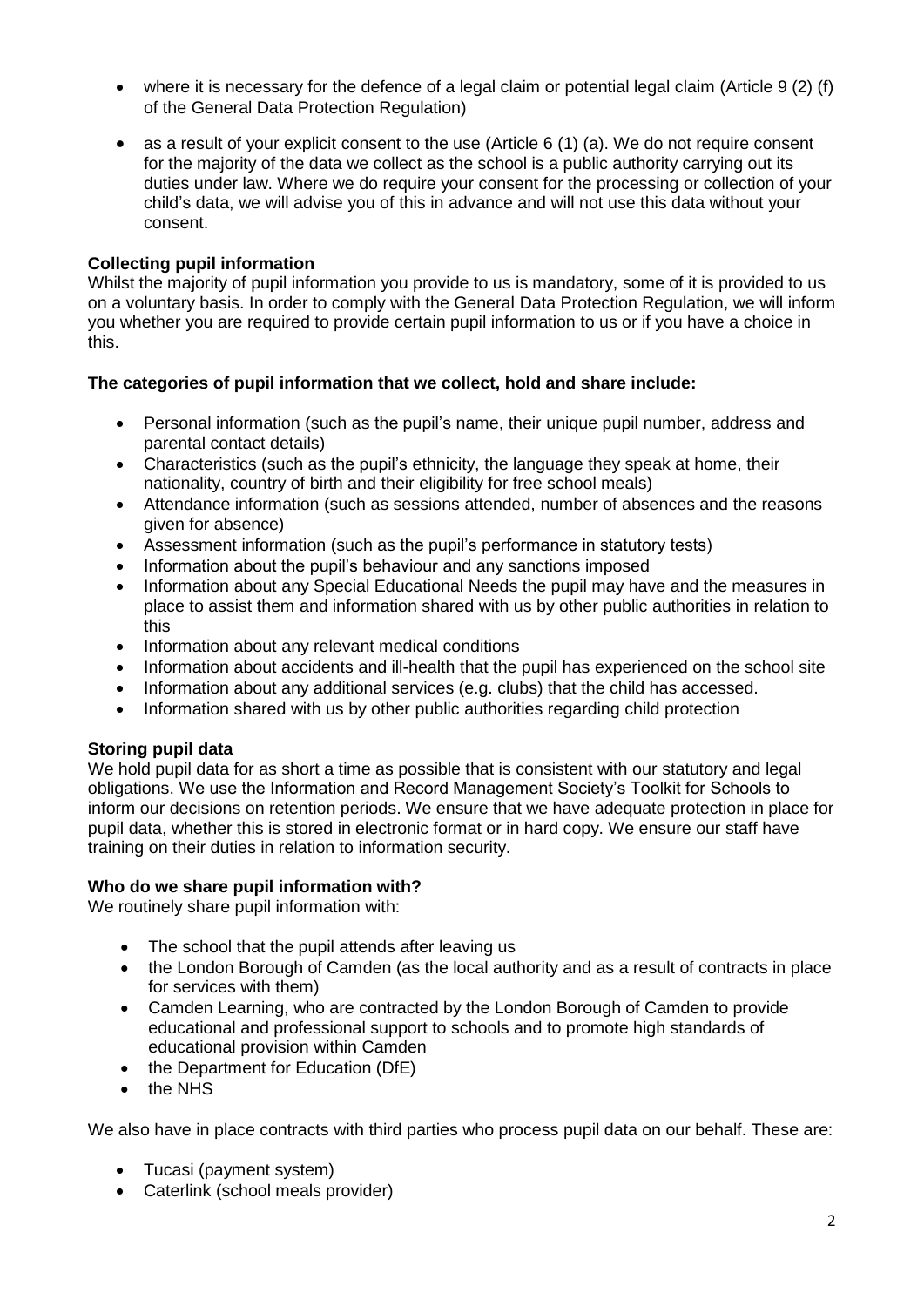- Groupcall (provision of communications system (e-mail and telephone to parents)
- Teachers to Parents (communication website)
- No More Marking (pupil educational assessment service)
- Education City (virtual learning environment)
- Fischer Family Trust (pupil assessment data comparison)
- London Grid For Learning (IT provider)
- RM Integris (management information system provider)

In each case, our contract with the provider ensures that the data is only used for the purposes for which it was collected by us and that appropriate security measures are in place.

#### **Why we share pupil information**

We do not share information about our pupils with anyone without consent unless the law and our policies allow us to do so. The law allows us to share data with third parties, such as those listed above, where they are carrying out duties for the school and appropriate controls are in place.

We share pupils' data with the Department for Education (DfE) and the local authority (London Borough of Camden) on a statutory basis. This data sharing underpins school funding and educational attainment policy and monitoring. We are required to share information about our pupils with our local authority (LA) and the Department for Education (DfE) under section 3 of The Education (Information About Individual Pupils) (England) Regulations 2013.

We will also share data with other agencies in line with our duties in relation to safeguarding and child protection with other agencies.

### **Data collection requirements:**

To find out more about the data collection requirements placed on us by the Department for Education (for example; via the school census) go to [https://www.gov.uk/education/data-collection](https://www.gov.uk/education/data-collection-and-censuses-for-schools)[and-censuses-for-schools.](https://www.gov.uk/education/data-collection-and-censuses-for-schools)

#### **The National Pupil Database (NPD)**

The NPD is owned and managed by the Department for Education and contains information about pupils in schools in England. It provides invaluable evidence on educational performance to inform independent research, as well as studies commissioned by the Department. It is held in electronic format for statistical purposes. This information is securely collected from a range of sources including schools, local authorities and awarding bodies.

We are required by law, to provide information about our pupils to the DfE as part of statutory data collections such as the school census and early years' census. Some of this information is then stored in the NPD. The law that allows this is the Education (Information About Individual Pupils) (England) Regulations 2013.

To find out more about the pupil information we share with the department, for the purpose of data collections, go to [https://www.gov.uk/education/data-collection-and-censuses-for-schools.](https://www.gov.uk/education/data-collection-and-censuses-for-schools)

To find out more about the NPD, go to [https://www.gov.uk/government/publications/national-pupil](https://www.gov.uk/government/publications/national-pupil-database-user-guide-and-supporting-information)[database-user-guide-and-supporting-information.](https://www.gov.uk/government/publications/national-pupil-database-user-guide-and-supporting-information)

The department may share information about our pupils from the NPD with third parties who promote the education or well-being of children in England by:

- conducting research or analysis
- producing statistics
- providing information, advice or guidance

The Department has robust processes in place to ensure the confidentiality of our data is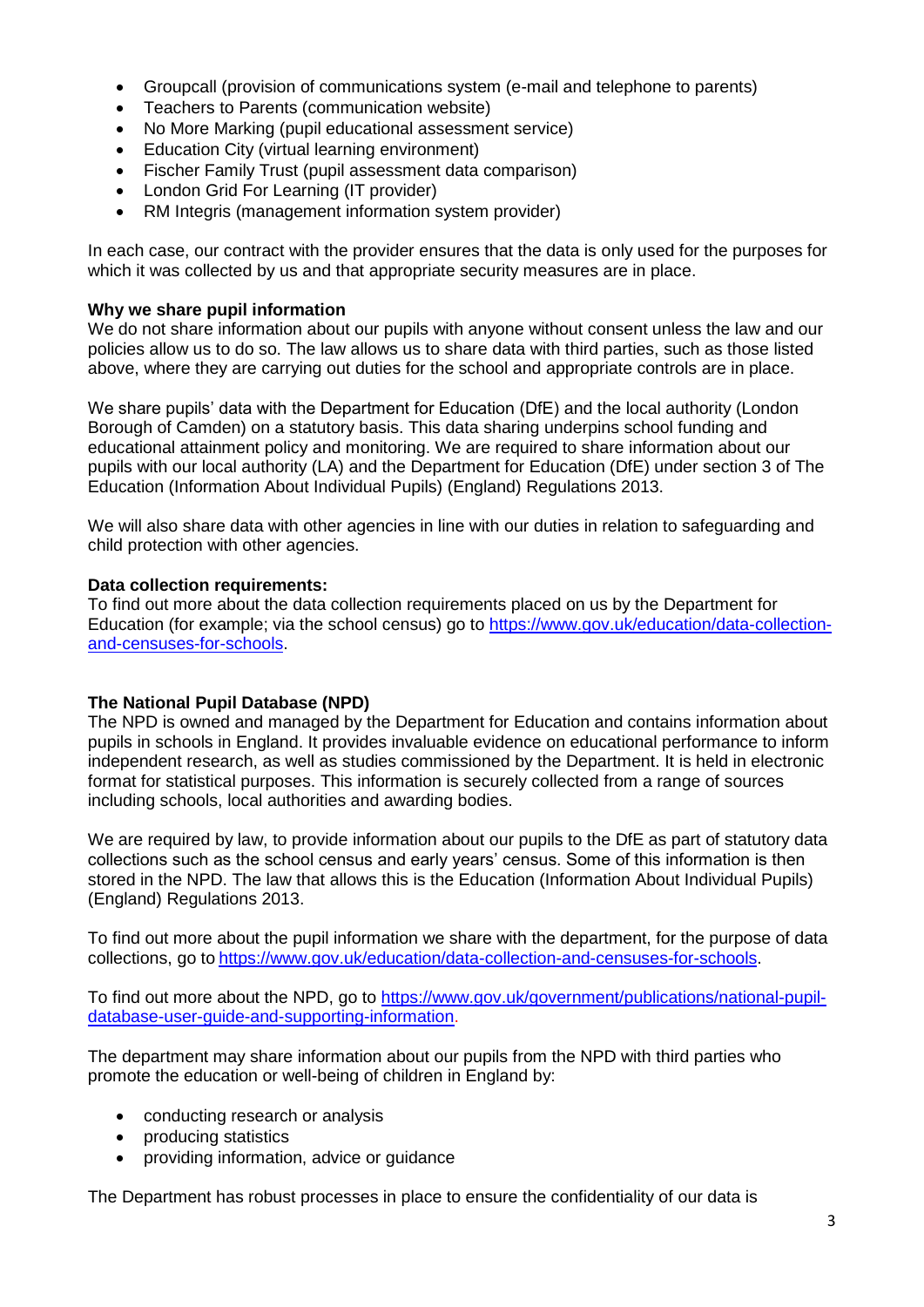maintained and there are stringent controls in place regarding access and use of the data. Decisions on whether DfE releases data to third parties are subject to a strict approval process and based on a detailed assessment of:

- who is requesting the data
- the purpose for which it is required
- the level and sensitivity of data requested: and
- the arrangements in place to store and handle the data

To be granted access to pupil information, organisations must comply with strict terms and conditions covering the confidentiality and handling of the data, security arrangements and retention and use of the data.

For more information about the department's data sharing process, please visit: <https://www.gov.uk/data-protection-how-we-collect-and-share-research-data>

For information about which organisations the department has provided pupil information, (and for which project), please visit the following website: <https://www.gov.uk/government/publications/national-pupil-database-requests-received>

To contact DfE:<https://www.gov.uk/contact-dfe>

#### **Information about parents and carers**

We also collect information about parents to meet our legal duties set out above. Typically, this data includes

- Name
- Contact details including e-mail, telephone number and address
- Relationship with the pupil
- Information about financial payments made to the school
- Information held in relation to the school's statutory responsibilities, including in respect of safeguarding and child protection, equalities, health and safety and special educational needs

We use data (information about parents and carers at our school):

- to support pupil learning
- to keep pupils safe
- to monitor and report on pupil progress
- to meet our duties to deliver high standards of educational provision
- to provide appropriate pastoral care
- to provide access to school meals
- to provide access to extracurricular activities
- to assess the quality of our services
- to comply with the law regarding data sharing
- to inform about school events
- to collect payment for optional services provided by the school

We collect and use parent information under the following conditions: